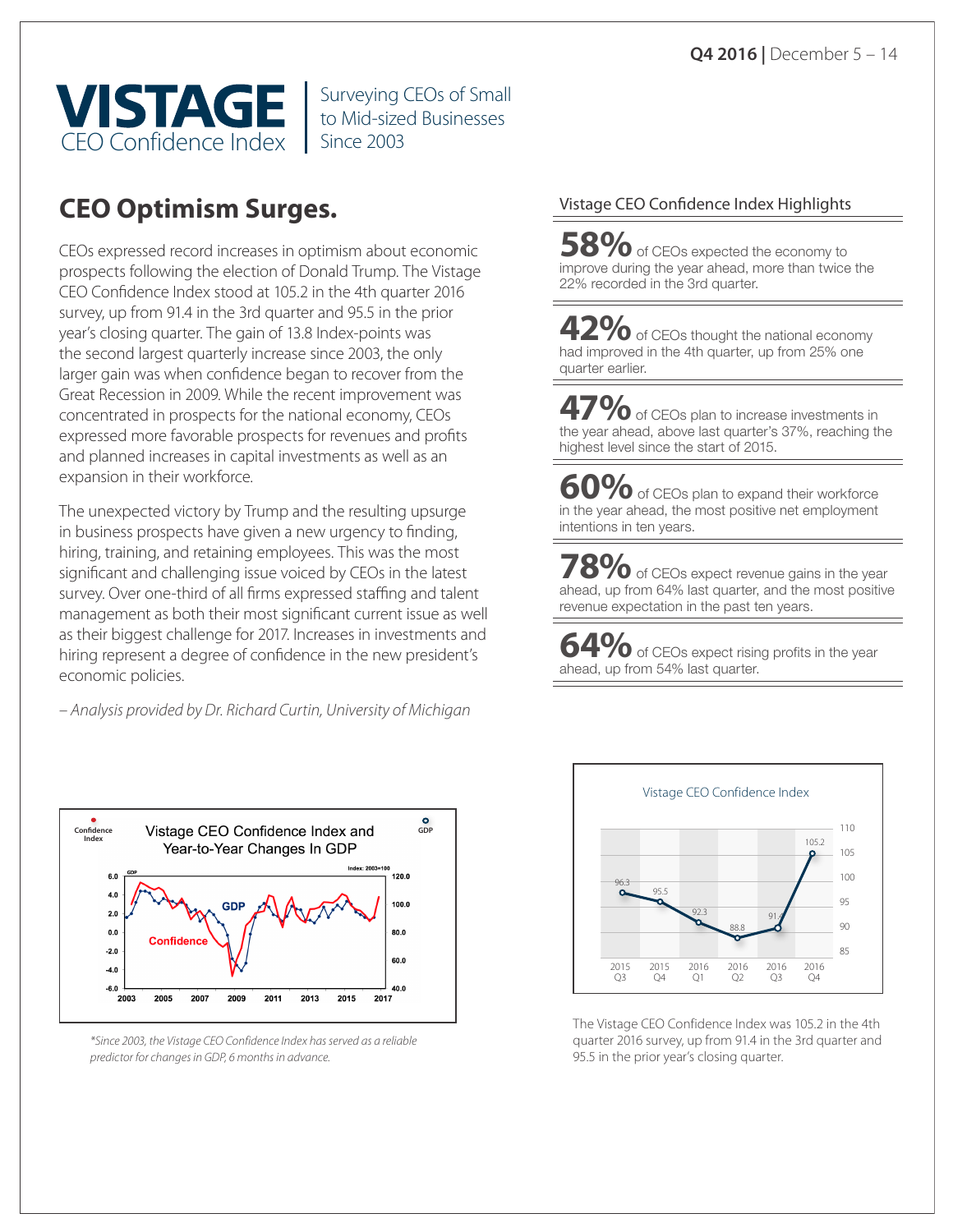| Question |                                                                                                                                   | <b>Answer</b>         |       | <b>Respondents</b> |  |
|----------|-----------------------------------------------------------------------------------------------------------------------------------|-----------------------|-------|--------------------|--|
| 1.       |                                                                                                                                   |                       | #     | $\%$               |  |
|          | Compared with a year ago, have overall<br>economic conditions in the U.S. improved,<br>remained the same, or worsened?            | Improved              | 594   | 42%                |  |
|          |                                                                                                                                   | About the same        | 691   | 49%                |  |
|          |                                                                                                                                   | Worsened              | 105   | 8%                 |  |
|          |                                                                                                                                   |                       |       |                    |  |
| 2.       | During the next 12 months, do you expect                                                                                          | Better                | 815   | 58%                |  |
|          | the overall economic conditions in the U.S.<br>will be better, about the same, or worse                                           | About the same        | 422   | 30%                |  |
|          | than now?                                                                                                                         | Worse                 | 123   | 9%                 |  |
|          |                                                                                                                                   | Don't know/no opinion | 38    | 3%                 |  |
|          |                                                                                                                                   |                       |       |                    |  |
| 3.       | Are your firm's total fixed investment                                                                                            | Increase              | 660   | 47%                |  |
|          | expenditures likely to increase, remain<br>about the same, or decrease during the next                                            | About the same        | 593   | 42%                |  |
|          | 12 months?                                                                                                                        | Decrease              | 135   | 10%                |  |
|          |                                                                                                                                   | Increase              | 1,087 | 78%                |  |
| 4.       | Do you anticipate that your firm's sales<br>revenues will increase, remain about the<br>same, or decrease for the next 12 months? | About the same        | 246   | 18%                |  |
|          |                                                                                                                                   |                       |       |                    |  |
|          |                                                                                                                                   | Decrease              | 60    | 4%                 |  |
|          |                                                                                                                                   | Improve               | 888   | 64%                |  |
| 5.       | Do you expect your firm's profitability to<br>improve, remain about the same, or worsen                                           | About the same        | 406   | 29%                |  |
|          | during the next 12 months?                                                                                                        | Worsen                | 98    | 7%                 |  |
|          |                                                                                                                                   |                       |       |                    |  |
| 6.       | Do you expect prices for your product or                                                                                          | Increase              | 616   | 44%                |  |
|          | service to increase, remain about the same,<br>or decrease during the next 12 months?                                             | About the same        | 692   | 50%                |  |
|          |                                                                                                                                   | Decrease              | 76    | 5%                 |  |
|          |                                                                                                                                   |                       |       |                    |  |
| 7.       | Do you expect your firm's total number                                                                                            | Increase              | 838   | 60%                |  |
|          | of employees will increase, remain about<br>the same, or decrease during the next 12                                              | About the same        | 493   | 35%                |  |
|          | months?                                                                                                                           | Decrease              | 63    | 5%                 |  |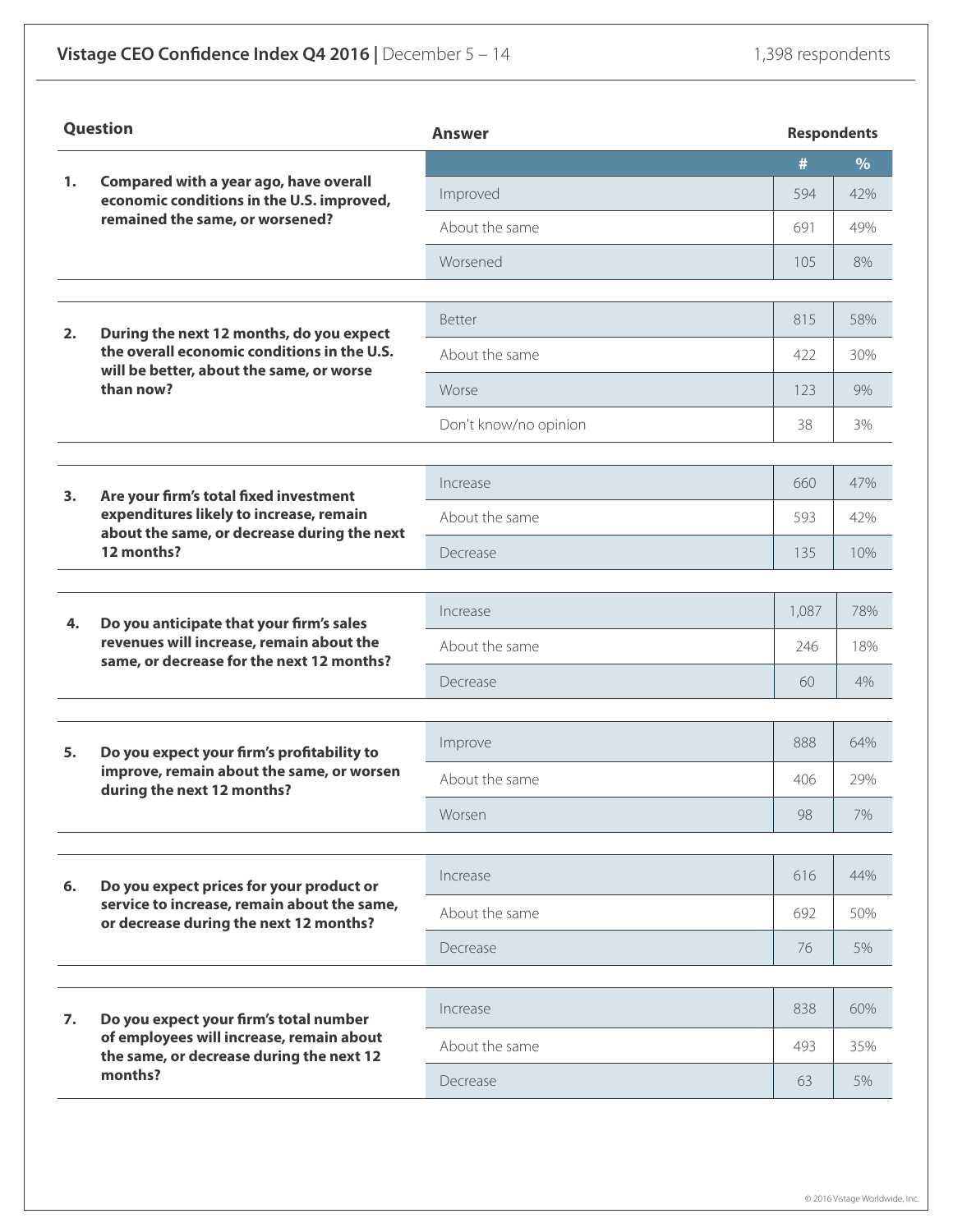| <b>Question</b> |                                                                                                   | <b>Answer</b>                                                                                    | <b>Respondents</b> |               |
|-----------------|---------------------------------------------------------------------------------------------------|--------------------------------------------------------------------------------------------------|--------------------|---------------|
|                 |                                                                                                   |                                                                                                  | #                  | $\frac{9}{6}$ |
| 8.              | When do you plan to increase your firm's<br>total number of employees over the next<br>12 months? | Q1 2017                                                                                          | 218                | 16%           |
|                 |                                                                                                   | Q2 2017                                                                                          | 171                | 12%           |
|                 |                                                                                                   | Q3 2017                                                                                          | 93                 | 7%            |
|                 |                                                                                                   | Q4 2017                                                                                          | 24                 | 2%            |
|                 |                                                                                                   | Steadily throughout the next 12 months                                                           | 473                | 34%           |
|                 |                                                                                                   | I do not plan to increase my total number of<br>employees in the next 12 months                  | 419                | 30%           |
|                 |                                                                                                   |                                                                                                  |                    |               |
| 9.              | What is the most significant business issue<br>that you are facing currently?                     | Energy costs                                                                                     | $8\,$              | 1%            |
|                 |                                                                                                   | Growth (growing too quickly)                                                                     | 68                 | 5%            |
|                 |                                                                                                   | Rising healthcare costs                                                                          | 98                 | 7%            |
|                 |                                                                                                   | Political uncertainty                                                                            | 78                 | 6%            |
|                 |                                                                                                   | Staffing (finding, hiring, retaining, and training)                                              | 551                | 39%           |
|                 |                                                                                                   | Growth (growing too slowly)                                                                      | 211                | 15%           |
|                 |                                                                                                   | Economic uncertainty (concern for local and<br>national economy, budget deficit, housing market) | 137                | 10%           |
|                 |                                                                                                   | Financial issues (finance, cash flow, profitability)                                             | 149                | 11%           |
|                 |                                                                                                   | Other                                                                                            | 98                 | 7%            |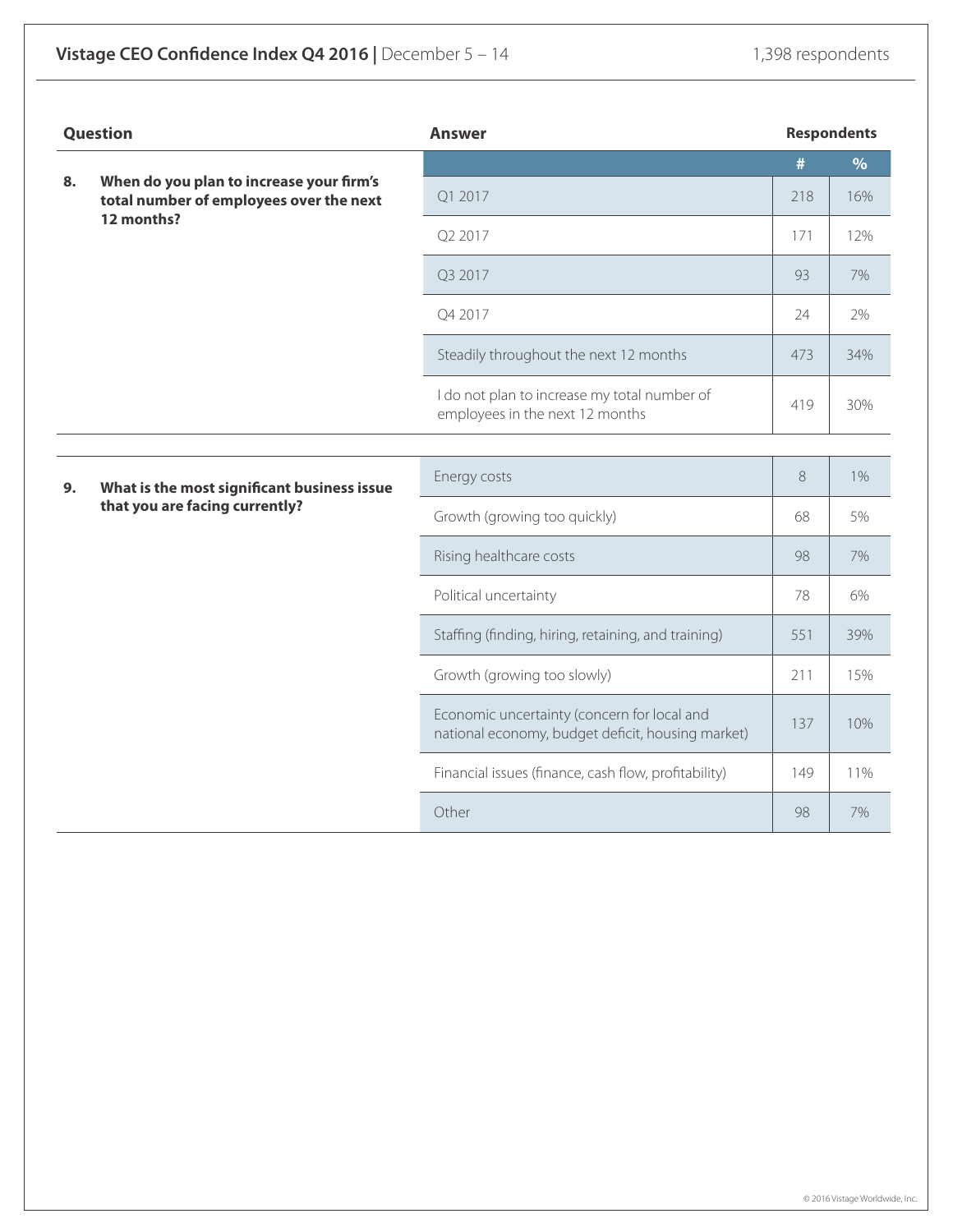| <b>Question</b> |                                                                                                                          | <b>Answer</b>                                                                                     |     | <b>Respondents</b> |  |
|-----------------|--------------------------------------------------------------------------------------------------------------------------|---------------------------------------------------------------------------------------------------|-----|--------------------|--|
|                 |                                                                                                                          |                                                                                                   | #   | $\%$               |  |
| 10.             | What is the biggest challenge you'll face<br>in your business in 2017?                                                   | Technology (cyber security, CRM, digital<br>transformation, IT planning)                          | 61  | 4%                 |  |
|                 |                                                                                                                          | Growth (growing too quickly/slowly or creating and<br>executing new growth strategies)            | 274 | 20%                |  |
|                 |                                                                                                                          | Customer retention and/or lead generation                                                         | 112 | 8%                 |  |
|                 |                                                                                                                          | Sales performance and/or customer experience                                                      | 184 | 13%                |  |
|                 |                                                                                                                          | Financial issues (finance, cash flow, profitability,<br>liquidity, receivables, accessing credit) | 114 | 8%                 |  |
|                 |                                                                                                                          | Talent management (finding, hiring, firing,<br>retaining, and training employees)                 | 451 | 32%                |  |
|                 |                                                                                                                          | Capitalizing on innovation/ability to innovate                                                    | 61  | 4%                 |  |
|                 |                                                                                                                          | My business is not facing any extraordinary<br>challenges                                         | 65  | 5%                 |  |
|                 |                                                                                                                          | Other                                                                                             | 73  | 5%                 |  |
|                 |                                                                                                                          |                                                                                                   |     |                    |  |
| 11.             | Which of the following best describes the<br><b>Talent Planning process at your firm? (Please</b><br>select one answer.) | It is a highly formalized process with written rules<br>or guidelines.                            | 184 | 13%                |  |
|                 |                                                                                                                          | It is somewhat formalized with some aspects of the<br>process documented.                         | 769 | 55%                |  |
|                 |                                                                                                                          | It is mostly informal with few if any aspects<br>documented.                                      | 435 | 31%                |  |
|                 |                                                                                                                          |                                                                                                   |     |                    |  |
|                 | How important is talent management<br>12.<br>considered by leadership in your<br>company? (Please select one answer.)    | Not at all important                                                                              | 5   | 0%                 |  |
|                 |                                                                                                                          | Not very important.                                                                               | 22  | 2%                 |  |
|                 |                                                                                                                          | Somewhat important.                                                                               | 248 | 18%                |  |
|                 |                                                                                                                          | Very important.                                                                                   | 723 | 52%                |  |
|                 |                                                                                                                          | Extremely important.                                                                              | 395 | 28%                |  |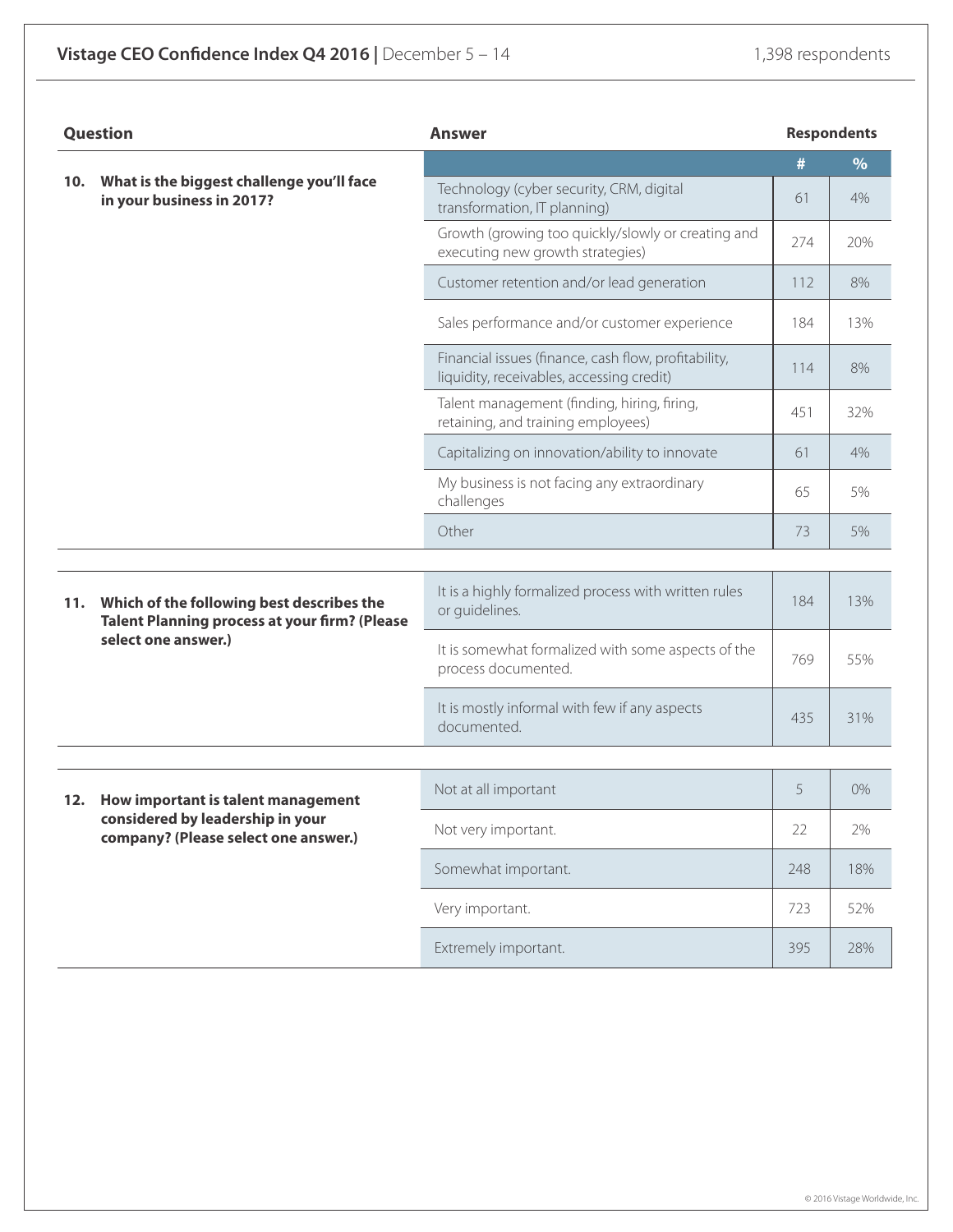| And overall, how well do you think your<br>13.<br>company handles talent management?<br>(Please select one answer.) |                                                                                              | Not well at all.     | #              | $\%$  |
|---------------------------------------------------------------------------------------------------------------------|----------------------------------------------------------------------------------------------|----------------------|----------------|-------|
|                                                                                                                     |                                                                                              |                      |                |       |
|                                                                                                                     |                                                                                              |                      | 31             | 2%    |
|                                                                                                                     |                                                                                              | Not very well.       | 224            | 16%   |
|                                                                                                                     |                                                                                              | Somewhat well.       | 823            | 59%   |
|                                                                                                                     |                                                                                              | Very well.           | 282            | 20%   |
|                                                                                                                     |                                                                                              | Extremely well.      | 26             | 2%    |
|                                                                                                                     |                                                                                              |                      |                |       |
| 14.<br>and business strategy                                                                                        | Rate importance of: Aligning talent strategy                                                 | Not at all important | 5              | $0\%$ |
|                                                                                                                     |                                                                                              | Not very important   | 31             | 2%    |
|                                                                                                                     |                                                                                              | Somewhat important   | 239            | 18%   |
|                                                                                                                     |                                                                                              | Very important       | 632            | 46%   |
|                                                                                                                     |                                                                                              | Extremely important  | 455            | 33%   |
|                                                                                                                     | Rate importance of: Identifying critical<br>15.<br>positions (i.e. that have to be filled by |                      |                |       |
|                                                                                                                     |                                                                                              | Not at all important | 3              | 0%    |
| excellent players)                                                                                                  |                                                                                              | Not very important   | 19             | 1%    |
|                                                                                                                     |                                                                                              | Somewhat important   | 160            | 12%   |
|                                                                                                                     |                                                                                              | Very important       | 622            | 46%   |
|                                                                                                                     |                                                                                              | Extremely important  | 549            | 41%   |
|                                                                                                                     |                                                                                              | Not at all important | $\overline{7}$ | $1\%$ |
| Rate importance of: Identifying current<br>16.<br>and future skills gaps                                            |                                                                                              |                      |                |       |
|                                                                                                                     |                                                                                              | Not very important   | 42             | 3%    |
|                                                                                                                     |                                                                                              | Somewhat important   | 254            | 19%   |
|                                                                                                                     |                                                                                              | Very important       | 695            | 51%   |
|                                                                                                                     |                                                                                              | Extremely important  | 352            | 26%   |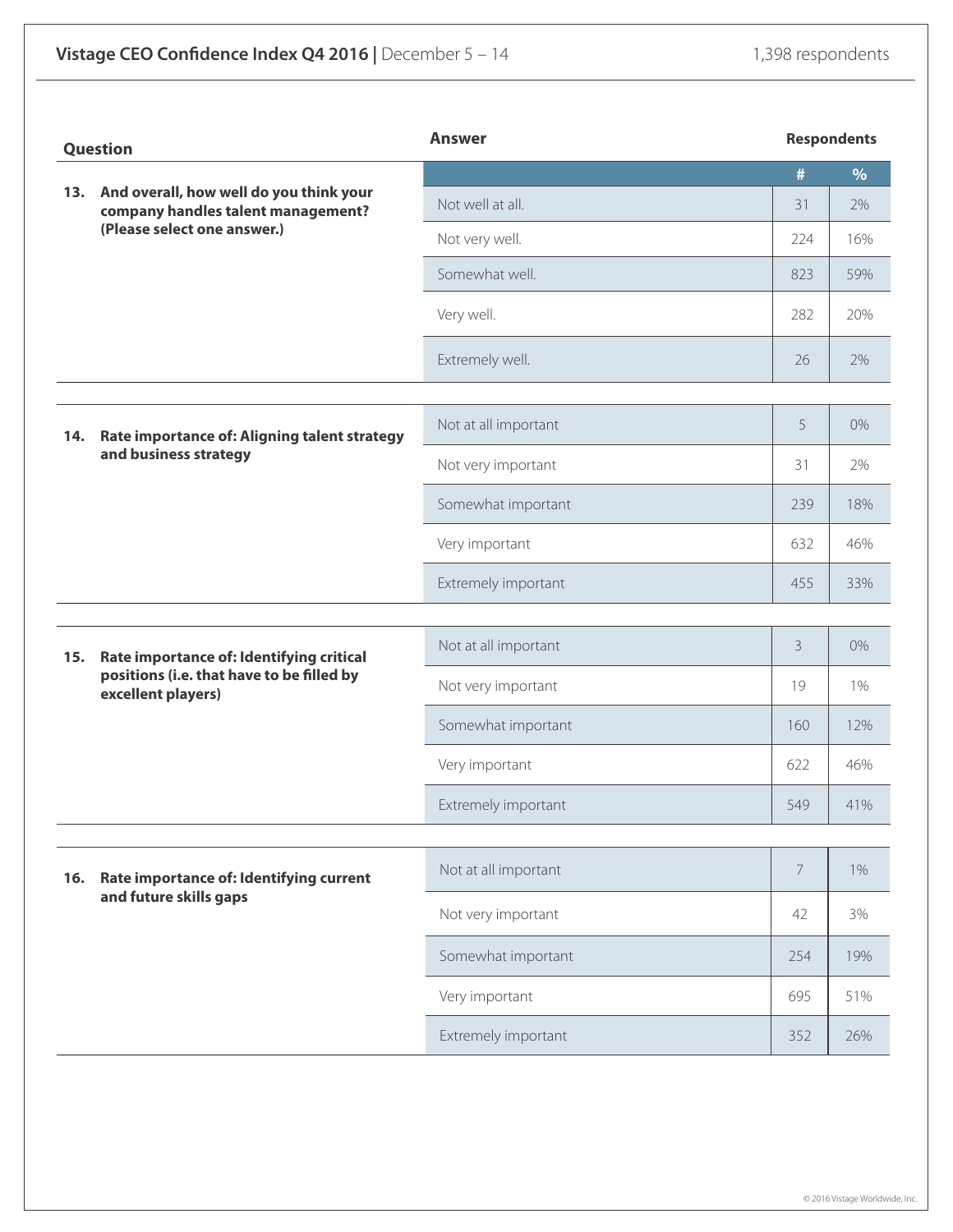| Rate importance of: Identifying the key<br>17.<br>Not at all important<br>positions in the business<br>Not very important<br>Somewhat important<br>Very important<br>Extremely important | #<br>$\overline{2}$<br>16<br>184<br>719<br>432<br>17 | $\%$<br>0%<br>1%<br>14%<br>53%<br>32% |
|------------------------------------------------------------------------------------------------------------------------------------------------------------------------------------------|------------------------------------------------------|---------------------------------------|
|                                                                                                                                                                                          |                                                      |                                       |
|                                                                                                                                                                                          |                                                      |                                       |
|                                                                                                                                                                                          |                                                      |                                       |
|                                                                                                                                                                                          |                                                      |                                       |
|                                                                                                                                                                                          |                                                      |                                       |
|                                                                                                                                                                                          |                                                      |                                       |
|                                                                                                                                                                                          |                                                      |                                       |
| Not at all important<br>Rate importance of: Lining up successors<br>18.                                                                                                                  |                                                      | $1\%$                                 |
| for key players<br>Not very important                                                                                                                                                    | 111                                                  | 8%                                    |
| Somewhat important                                                                                                                                                                       | 301                                                  | 22%                                   |
| Very important                                                                                                                                                                           | 539                                                  | 40%                                   |
| Extremely important                                                                                                                                                                      | 387                                                  | 29%                                   |
|                                                                                                                                                                                          |                                                      |                                       |
| Not at all important<br>Rate importance of: Engaging senior<br>19.                                                                                                                       | 3                                                    | 0%                                    |
| management in talent management<br>Not very important                                                                                                                                    | 50                                                   | 4%                                    |
| Somewhat important                                                                                                                                                                       | 254                                                  | 19%                                   |
| Very important                                                                                                                                                                           | 645                                                  | 48%                                   |
| Extremely important                                                                                                                                                                      | 393                                                  | 29%                                   |
|                                                                                                                                                                                          |                                                      |                                       |
| Not at all important<br>Rate importance of: Engaging line<br>20.                                                                                                                         | 14                                                   | $1\%$                                 |
| management in talent management<br>Not very important                                                                                                                                    | 102                                                  | 8%                                    |
| Somewhat important                                                                                                                                                                       | 347                                                  | 26%                                   |
| Very important                                                                                                                                                                           | 592                                                  | 44%                                   |
| Extremely important                                                                                                                                                                      | 284                                                  | 21%                                   |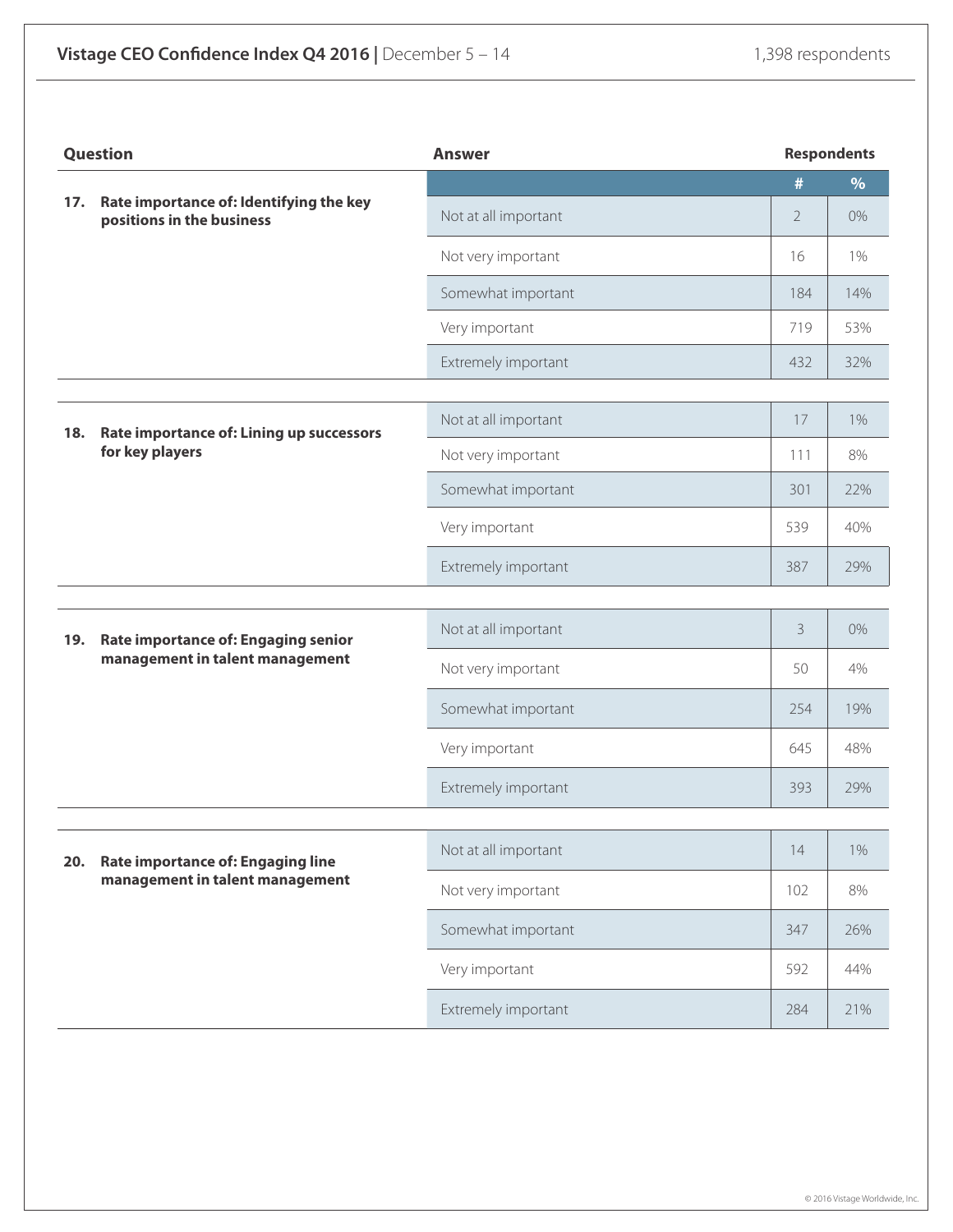| 21. | Rate importance of: A process to identify<br>and reward top performers | Not at all important | $\overline{4}$ | 0%    |  |
|-----|------------------------------------------------------------------------|----------------------|----------------|-------|--|
|     |                                                                        | Not very important   | 38             | 3%    |  |
|     |                                                                        | Somewhat important   | 228            | 17%   |  |
|     |                                                                        | Very important       | 691            | 51%   |  |
|     |                                                                        | Extremely important  | 389            | 29%   |  |
|     |                                                                        |                      |                |       |  |
| 22. | Rate importance of: A process to identify                              | Not at all important | $\overline{3}$ | 0%    |  |
|     | and develop high potentials                                            | Not very important   | 59             | 4%    |  |
|     |                                                                        | Somewhat important   | 233            | 17%   |  |
|     |                                                                        | Very important       | 642            | 48%   |  |
|     |                                                                        | Extremely important  | 406            | 30%   |  |
|     |                                                                        |                      |                |       |  |
| 23. | Rate importance of: Engagement of the                                  | Not at all important | 11             | 1%    |  |
|     | employee base in talent planning                                       | Not very important   | 106            | 8%    |  |
|     |                                                                        | Somewhat important   | 438            | 33%   |  |
|     |                                                                        | Very important       | 572            | 43%   |  |
|     |                                                                        | Extremely important  | 210            | 16%   |  |
|     |                                                                        |                      |                |       |  |
| 24. | <b>Rate importance of: Tools and processes</b>                         | Not at all important | $\mathcal{E}$  | $0\%$ |  |
|     | to retain critical players                                             | Not very important   | 54             | 4%    |  |
|     |                                                                        | Somewhat important   | 267            | 20%   |  |
|     |                                                                        | Very important       | 624            | 47%   |  |
|     |                                                                        | Extremely important  | 383            | 29%   |  |
|     |                                                                        |                      |                |       |  |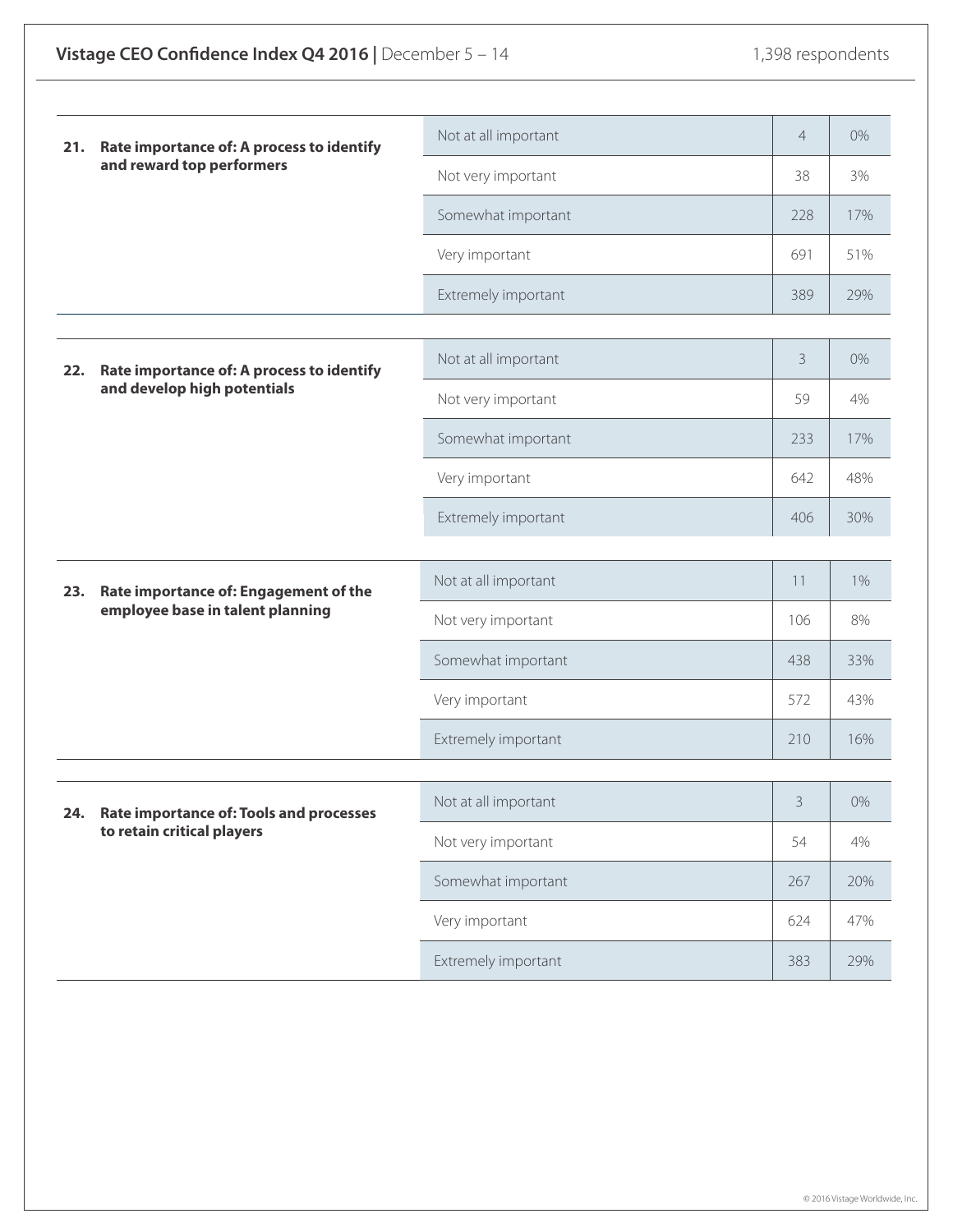| <b>Question</b> |                                                                   | <b>Answer</b>        |      | <b>Respondents</b> |  |
|-----------------|-------------------------------------------------------------------|----------------------|------|--------------------|--|
| 25.             | Rate importance of: Identifying internal                          |                      | $\#$ | $\%$               |  |
|                 | talent pools                                                      | Not at all important | 11   | 1%                 |  |
|                 |                                                                   | Not very important   | 62   | 5%                 |  |
|                 |                                                                   | Somewhat important   | 334  | 25%                |  |
|                 |                                                                   | Very important       | 671  | 50%                |  |
|                 |                                                                   | Extremely important  | 264  | 20%                |  |
|                 |                                                                   |                      |      |                    |  |
| 26.             | Rate importance of: Identifying external                          | Not at all important | 17   | $1\%$              |  |
|                 | talent pools                                                      | Not very important   | 134  | 10%                |  |
|                 |                                                                   | Somewhat important   | 356  | 27%                |  |
|                 |                                                                   | Very important       | 605  | 45%                |  |
|                 |                                                                   | Extremely important  | 227  | 17%                |  |
|                 |                                                                   |                      |      |                    |  |
| 27.             | Rate importance of: Identifying critical,<br>"can't-lose" players | Not at all important | 10   | $1\%$              |  |
|                 |                                                                   | Not very important   | 37   | 3%                 |  |
|                 |                                                                   | Somewhat important   | 203  | 15%                |  |
|                 |                                                                   | Very important       | 621  | 47%                |  |
|                 |                                                                   | Extremely important  | 463  | 35%                |  |
|                 |                                                                   | Not at all important | 13   | $1\%$              |  |
| 28.             | <b>Rate importance of: Identifying</b><br>retention risks         | Not very important   | 52   | 4%                 |  |
|                 |                                                                   |                      |      |                    |  |
|                 |                                                                   | Somewhat important   | 305  | 23%                |  |
|                 |                                                                   | Very important       | 691  | 52%                |  |
|                 |                                                                   | Extremely important  | 275  | 21%                |  |

© 2016 Vistage Worldwide, Inc.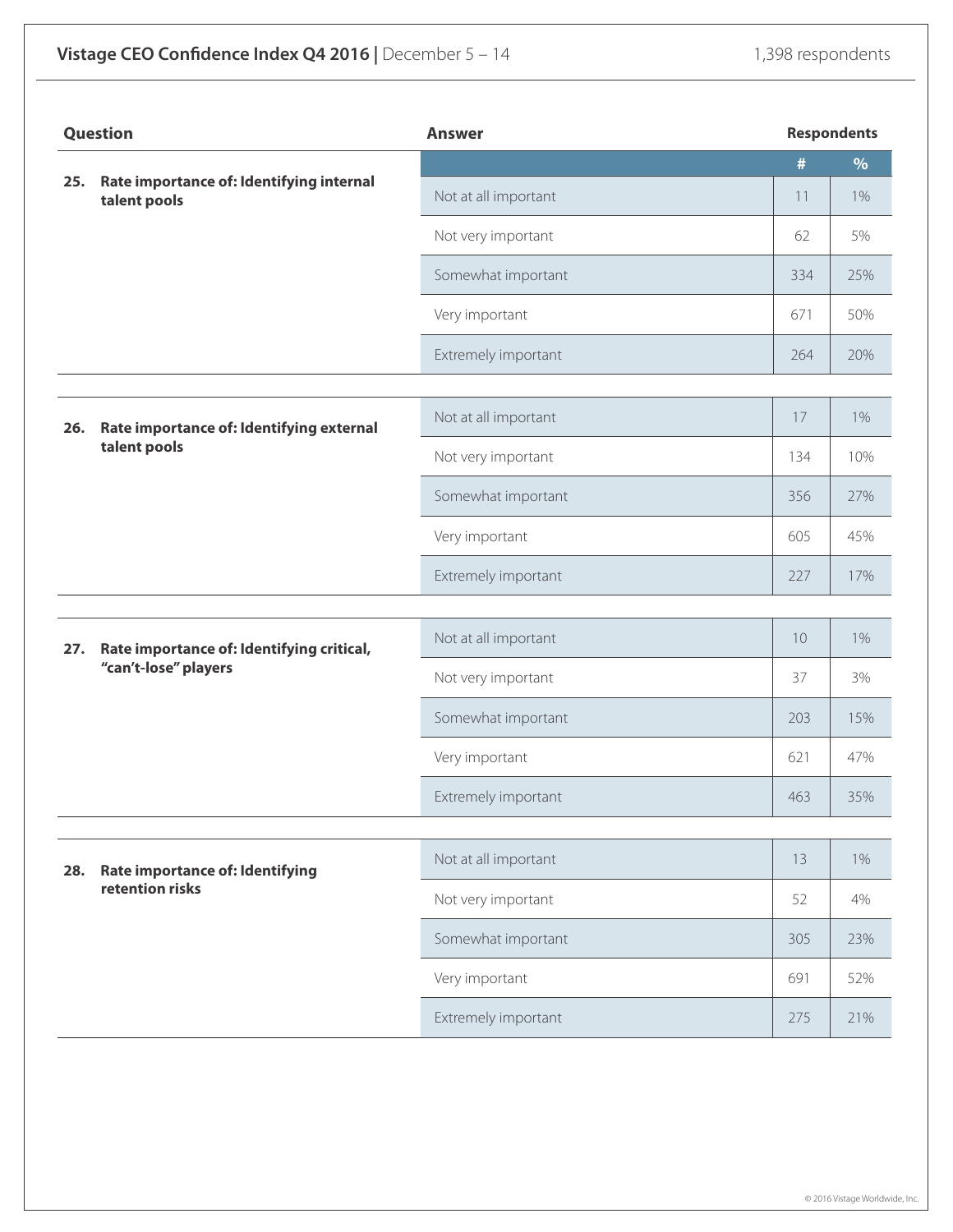| <b>Question</b> |                                                                                                                  | <b>Answer</b>                                             |     | <b>Respondents</b> |
|-----------------|------------------------------------------------------------------------------------------------------------------|-----------------------------------------------------------|-----|--------------------|
| 29.             | Rate importance of: Lining up successors for                                                                     |                                                           | #   | $\%$               |
|                 | critical, "can't-lose" players                                                                                   | Not at all important                                      | 21  | 2%                 |
|                 |                                                                                                                  | Not very important                                        | 110 | 8%                 |
|                 |                                                                                                                  | Somewhat important                                        | 279 | 21%                |
|                 |                                                                                                                  | Very important                                            | 575 | 43%                |
|                 |                                                                                                                  | Extremely important                                       | 348 | 26%                |
|                 |                                                                                                                  | Not at all important                                      | 14  | 1%                 |
| 30.             | Rate importance of: Processes to regularly<br>assess employees performance and<br>potential                      |                                                           |     |                    |
|                 |                                                                                                                  | Not very important                                        | 72  | 5%                 |
|                 |                                                                                                                  | Somewhat important                                        | 281 | 21%                |
|                 |                                                                                                                  | Very important                                            | 648 | 49%                |
|                 |                                                                                                                  | Extremely important                                       | 309 | 23%                |
|                 |                                                                                                                  |                                                           |     |                    |
| 31.             | Which of the following best describes<br>how Talent Planning is managed at your<br>company? (Please select one.) | Top management is deeply engaged and leads the<br>process | 588 | 43%                |
|                 |                                                                                                                  | Top management partners closely with HR                   | 424 | 31%                |
|                 |                                                                                                                  | HR leads the process but consults with top<br>management  | 141 | 10%                |
|                 |                                                                                                                  | HR has sole responsibility                                | 9   | $1\%$              |
|                 |                                                                                                                  | Not actively managed                                      | 181 | 13%                |
|                 |                                                                                                                  | Other                                                     | 17  | $1\%$              |